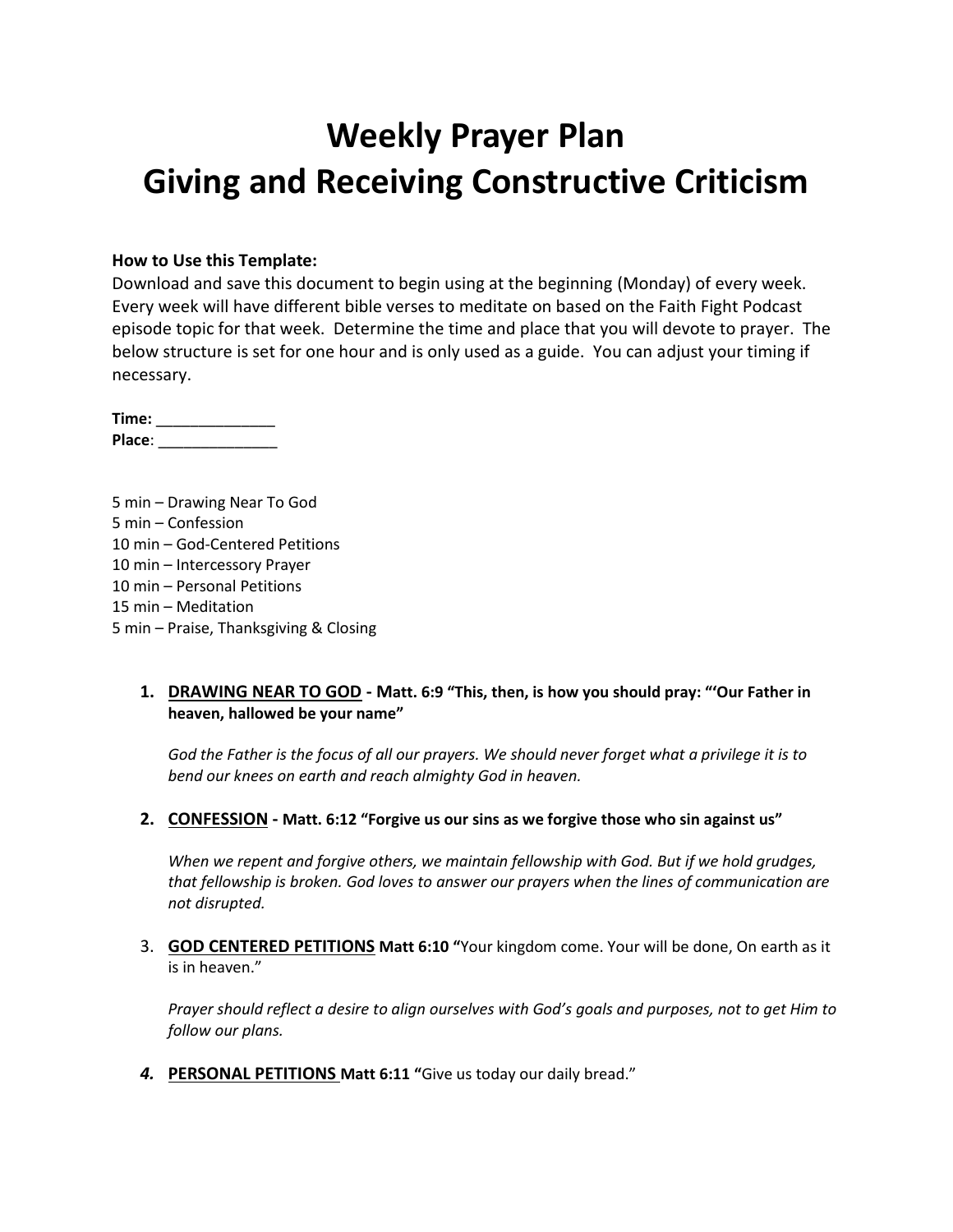*We are dependent upon the Lord for our needs and He wants us to come to Him with our requests.*

5. **MEDITATION Joshua 1:8** "Keep this Book of the Law always on your lips; meditate on it day and night, so that you may be careful to do everything written in it. Then you will be prosperous and successful."

*Meditation is thinking about the word of God to understand what it means in the context of the scripture and how it can apply to your life today. The Word of God is powerful enough to still be relevant in your life today even though it was written thousands of years ago.*

### **Read through the scripture passages for today as listed below:**

Meditational Verses Monday: Ephesians 4 Tuesday: Proverbs 12 Wednesday: Proverbs 15 Thursday: Proverbs 19:20 Friday: Proverbs 11 Saturday: Proverbs 27:17 Sunday: Proverbs 3

**Once you have read the scripture for today, write down your answer to the questions below or any other insight/revelation that you receive in your prayer journal.** 

- 1. Is there a promise to claim?
- 2. Is there a lesson to learn?
- 3. Is there a blessing to enjoy?
- 4. Is there a command to obey?
- 5. Is there a sin to avoid?
- 6. Is there a new thought to carry with me?
- **6. PRAISE & THANKSGIVING 1 John 5:14-15** "This is the confidence we have in approaching God: that if we ask anything according to his will, he hears us. And if we know that he hears us whatever we ask—we know that we have what we asked of him."

We can end our prayer time with confidence that God has heard our prayer and will *answer in His perfect timing. Demonstrate your faith in Him by showing thanks before you see the answer to your prayers.*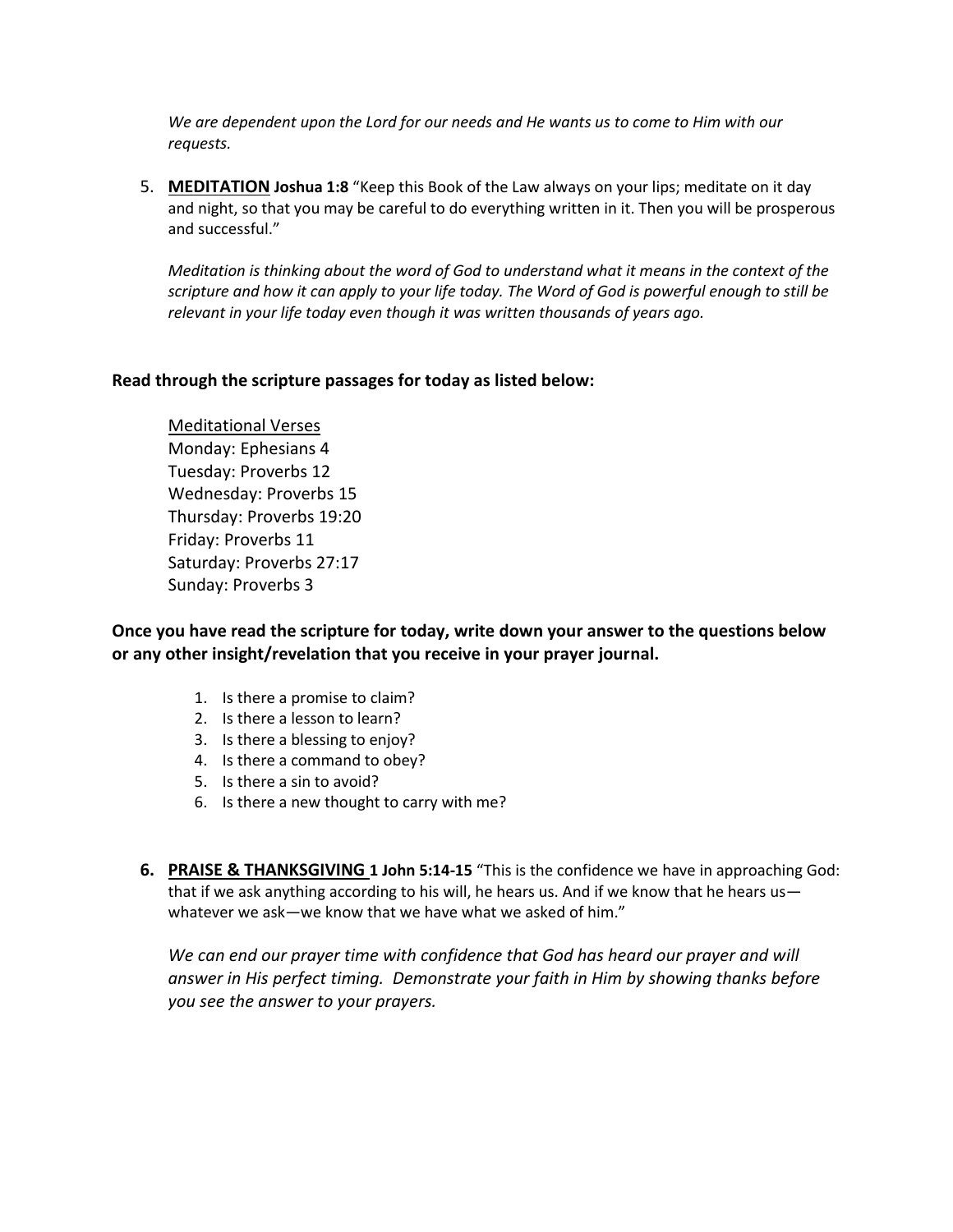# **Bible Verses & Notes Giving and Receiving Constructive Criticism**

Eventually as we go through life we will come into a situation where we need to give it take constructive criticism. As a matter of fact we should all have people in our lives who can give us tough feedback that we need to hear. If we don't know how to accept this feedback then we can continue our lives with blind spots on issues that we need to deal with to live abundantly as Christians. And it's just as important to know how to give constructive feedback to others as it is to receive it.

## *The way of a fool is right in his own eyes, but a wise man listens to advice. - Proverbs 12:15*

The fools underlying problem is he can't see that his spiritual eyesight is blurred. As a result he never listens to counsel. He just listens to himself tell himself that he's OK. So you don't want to be like this fool who doesn't listen to anyone's advice.

*Let no corrupting talk come out of your mouths, but only such as is good for building up, as fits the occasion, that it may give grace to those who hear. - Ephesians 4:29* 

The goal when trying to give advice or correcting someone's behaviour should be to build someone up to make them a better person. When giving constructive criticism you shouldn't mix it with insults or say it with a condescending tone. You should say it with grace so that the person can receive it with the right intent. Pray that the Holy Spirit can help you have a difficult conversation with anyone.

## *The ear that listens to life-giving reproof will dwell among the wise. Whoever ignores instruction despises himself, but he who listens to reproof gains intelligence. - Proverbs 15:31-32*

This proverb is self explanatory. When you are willing to listen to someone who is trying to correct you this is very wise. When you ignore instruction or corrections you could potentially hinder your growth.